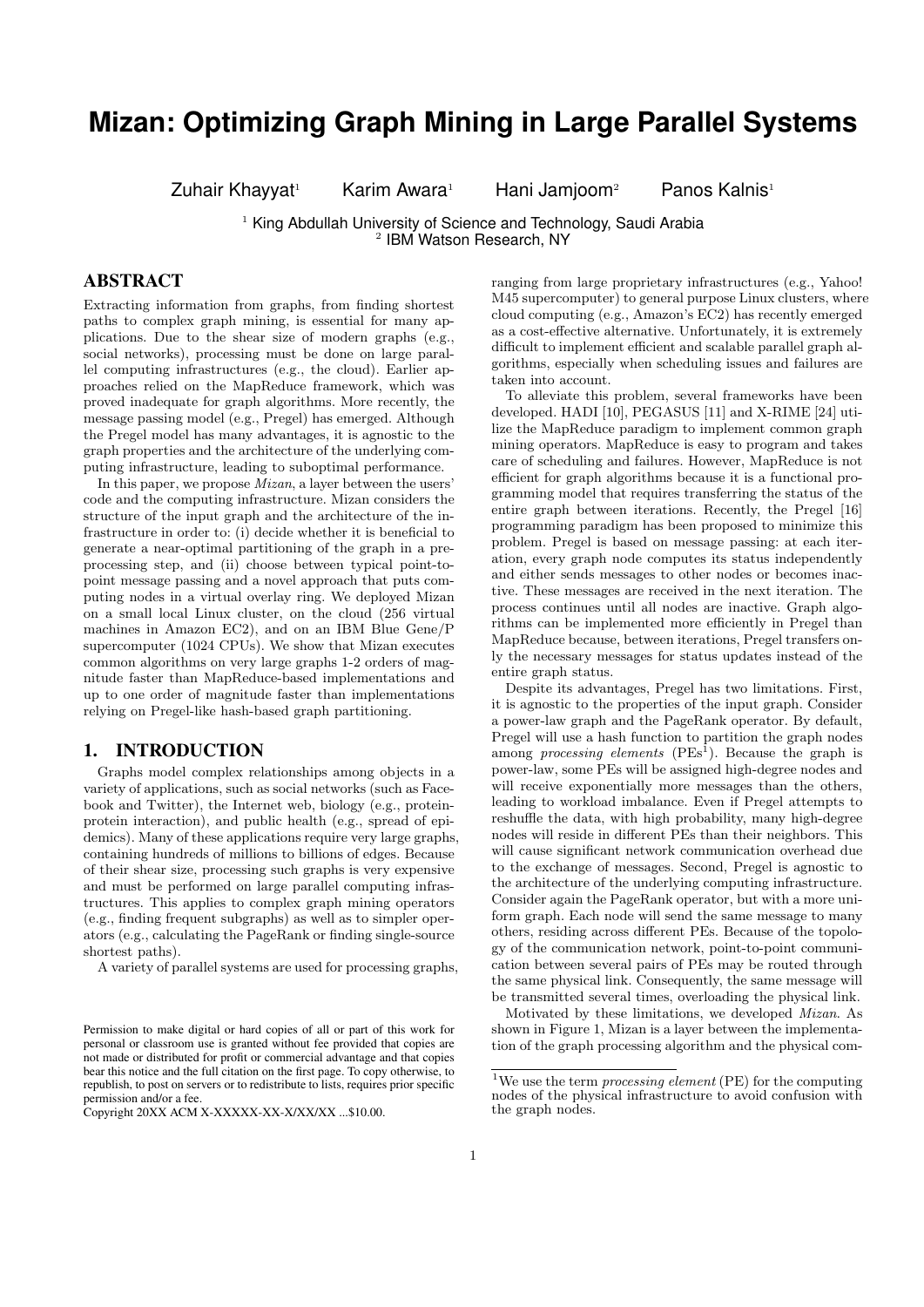Graph algorithm API (e.g., Pregel)



Figure 1: Mizan overview

puting infrastructure. Mizan minimizes the execution time of the graph algorithm by  $(i)$  appropriate partitioning of graph nodes over PEs, and  $(ii)$  appropriate implementation of the message passing mechanism.

The first component of Mizan is the optimizer. It gathers statistics from the input and estimates whether the graph is close to power-law. There are two cases. The first case is when the graph resembles the power-law distribution. Mizan- $\alpha$  is invoked. Mizan- $\alpha$  runs a minimum-cut algorithm to partition the graph in as many partitions as the available PEs. Processing then continues in a Pregel-like fashion, with point-to-point message passing. Intuitively, by minimizing the edges that cross different PEs, most message passing is done locally within each PE using fast in-memory operations, whereas the physical network is accessed only for edges between different PEs. Although the minimum-cut algorithm is not new, other systems have avoided it because of its high computational cost. However, we show that if the optimizer's decision is correct, the execution of the user's code is much faster. Therefore, the total time of finding the minimum-cut and executing the user's code is almost twice as fast in the worst case, and up to 9 times faster, when compared to hash-based partitioning.

The second case is when the graph distribution is far from power-law. The overhead of the minimum-cut partitioning cannot be justified by the potential gains. In this case, the optimizer invokes Mizan- $\gamma$ , which works with any random graph partitioning. Mizan- $\gamma$  constructs a virtual overlay ring between the PEs. Every message is transmitted only once, must go around the entire ring, and can be used by any PE. Intuitively, Mizan- $\gamma$  minimizes the replicas of a message transmitted through a physical link; the trade-off is increased latency. We show that, if the optimizer's decision is correct, Mizan- $\gamma$  is up to one order of magnitude faster compared to point-to-point message passing.

Although Mizan resembles traditional query optimization in relational databases, there is an important difference. A typical DBMS contains several implementations of an operator (e.g., nested-loop and hash-based join); the user requests the specific operator (e.g., join) and the optimizer chooses one of the available implementations. In our case, the user must provide the code for the graph processing algorithm, whereas Mizan decides the distribution of the data and message passing mechanism.

Mizan supports the Bulk Synchronous Parallel model [23]. It is, thus, as versatile as Pregel, but Pregel is not a prerequisite. Mizan exposes its own API, which can be accessed directly and provides to the user finer control over the interand intra-PE operations. Mizan supports a variety of parallel computing infrastructures. We have deployed it successfully on a small in-house Linux cluster, on Amazon EC2 with hundreds of virtual machines, and on a large IBM Blue Gene/P

supercomputer with thousands of computing nodes. Our contributions are:

- We propose Mizan, a framework that supports the parallel implementation of graph processing algorithms, such as shortest-paths, PageRank, diameter estimation, and complex graph mining.
- We implement: (i) Mizan- $\alpha$ , a point-to-point message passing mechanism with optimized partitioning, suitable for power-law-like graphs;  $(ii)$  Mizan- $\gamma$ , an overlay ring message passing mechanism, optimized for nonpower-law graphs; and *(iii)* an optimizer to decide between Mizan- $\alpha$  and Mizan- $\gamma$ .
- We deploy Mizan on a local Linux cluster (16 machines), on a cloud environment (Amazon EC2, 256 virtual machines) and on a supercomputer (IBM Blue Gene/P, 1024 CPUs).
- We experiment with large real and synthetic graphs. We demonstrate that Mizan is orders of magnitude faster than MapReduce based implementations, and up to 1 order of magnitude faster than implementations based on Pregel-style hash-based partitioning.

The rest of the paper is organized as follows. Section 2 presents the required background. Section 3 describes our system, Mizan, followed by case studies in Section 4. Section 5 contains the experimental evaluation. Section 6 presents the related work and Section 7 concludes the paper.

## 2. BACKGROUND

This section presents two common approaches for implementing large scale parallel graph algorithms: the MapReduce framework and the Message Passing model.

## 2.1 MapReduce for Graphs

The MapReduce [7] framework allows the implementation of large scale parallel algorithms and has been used extensively for graph algorithms. HADI [10], for instance, implements graph diameter estimation on top of Hadoop [1]. PE-GASUS [11] also uses Hadoop to implement a distributed generalization of the block matrix vector multiplication algorithm (GIM-V). On top of GIM-V, PEGASUS implements a variety of graph mining algorithms, including PageRank and diameter estimation.

Figure 2 shows a typical trace of PageRank on MapReduce for a graph with 5 nodes. It is an iterative algorithm, which stops when the calculated PageRank values converge. Each PageRank iteration requires two MapReduce phases. Phase-1 reads the structure of the graph (i.e.,  $\langle source, destination \rangle$ pairs), together with the initial PageRank values of the nodes in the form  $\langle nodeID, value \rangle$ . The input is mapped to reducers using a simple hash function  $H(nodeID) = |(nodeID -$ 1)/2. The output contains the initial  $\langle nodeID, value \rangle$  pairs and the transfer of information. for instance  $\langle 3, f(v_2) \rangle$  corresponds to edge  $3 \rightarrow 2$ . The output is written on the network file system (HDFS for Hadoop), and is read again by the mappers in phase-2. The second phase groups together the partial values for each node and the reducers compute the new PageRank values. The output is written on the HDFS and is used as input for the next iteration of PageRank.

The example demonstrates several drawbacks of using MapReduce for graph algorithms: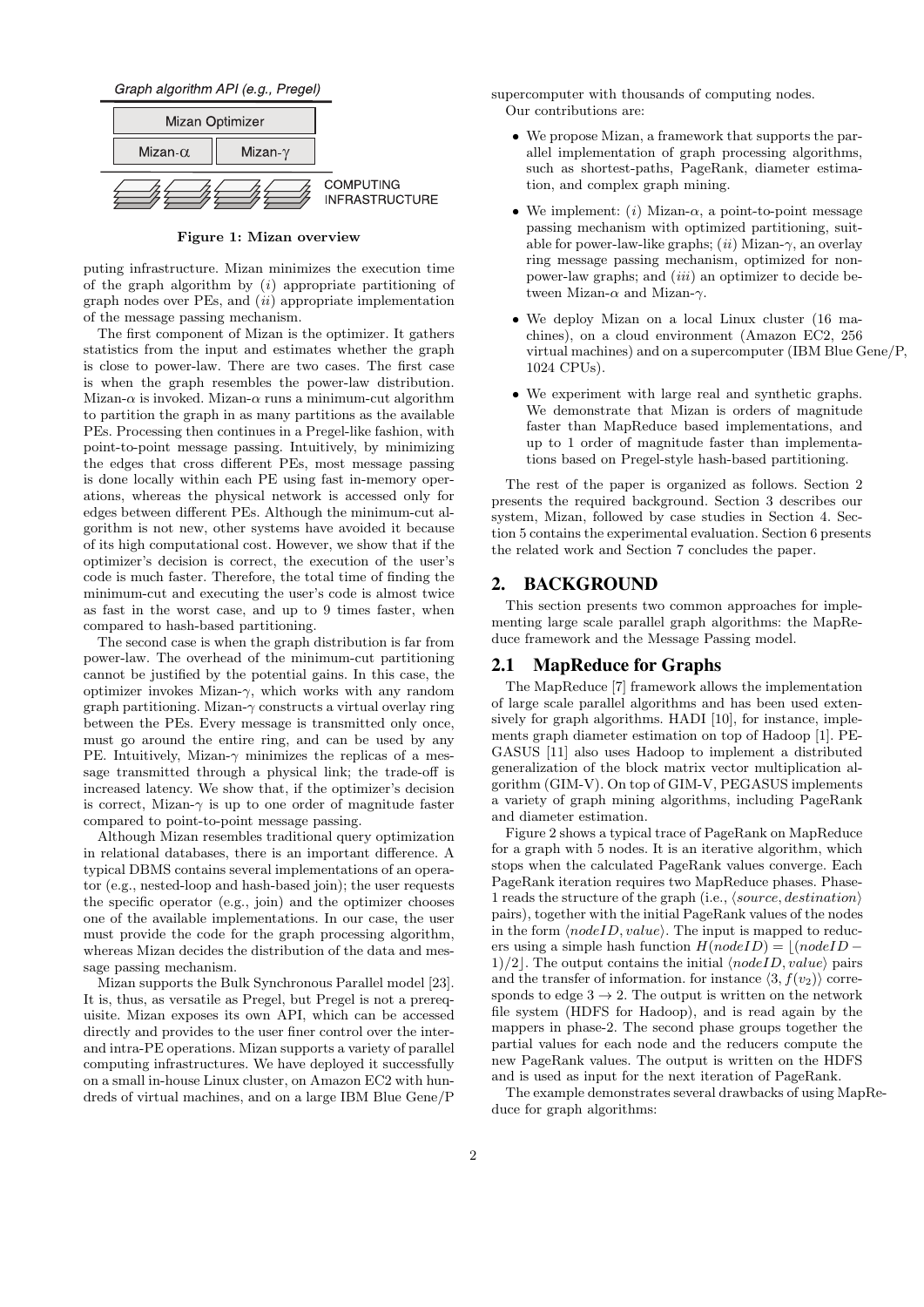

Figure 2: PageRank on MapReduce with 3 mappers and 3 reducers. Each PageRank iteration requires two MapReduce phases.

Disk intensive. The input of each MapReduce job must be read from the disk and the output must be written on disk. This is inefficient especially if deployed in the cloud, where many virtual machines share a disk, either locally or through a shared network channel.

Iterative computation model. The previous problem is amplified by the fact that many graph algorithms require many iterations and each iteration can be translated to multiple MapReduce phases. Moreover, the status of the entire graph, together with the graph structure must be transferred between iterations.

Poor data locality. Data is scattered and recombined frequently. For example, at the end of phase-1 node 1 is scattered across three machines, but in phase-2, it is recombined to one reducer. This is a recurring cost since it is repeated in every iteration of the graph algorithm.

Graph agnostic. Typically, graph algorithms propagate information along the graph edges. Therefore, high-degree nodes tend to send or receive most of the information. MapReduce does not take this into account, leading to workload imbalance, especially for graphs resembling power-law. For example, reducer-1 in phase-2 is assigned much more work compared to reducer-3, causing the entire system to delay.

## 2.2 Message Passing Model: Pregel

Pregel [16] is a framework designed specifically for implementing graph algorithms on large parallel computing infrastructures. Pregel is inspired by the Bulk Synchronous Parallel model [23], where algorithms are executed in multiple stages separated by synchronization barriers and information is propagated by sending messages between stages. In Pregel, each graph node corresponds to an object that can receive messages, execute a local algorithm and send messages. Initially, all nodes are active. At iteration  $k$ , each node  $u_i$  receives the messages that have been sent to it at the previous iteration  $k - 1$ , performs local computations and may send messages to other nodes; these messages will reach their destination at iteration  $k + 1$ .  $u_i$  may then change its status to inactive. The process is repeated for more iterations, until all nodes become inactive.

Pregel solves some of MapReduce's drawbacks. First, it is less disk-intensive because the graph is loaded in the main



Figure 3: Different graph partitionings: (a) Input graph; (b) Hash-based, 8 edges cross PEs; (c) Mizan- $\alpha$ , only 4 edges cross PEs.

memory of the PEs and only the final result is written back to the disk.<sup>2</sup> Second, it replaces the iterative computation model with the message passing model. Therefore, instead of transferring the entire status of the graph, only updates are propagated between iterations. Third, data locality is improved because all information of a specific node is kept in the same PE; moving information is performed only if necessary for load balancing.

Similar to MapReduce, Pregel is graph agnostic. By default, it uses a hash function that is based on node IDs to distribute graph nodes to PEs, ignoring the structure of the graph. This significantly affects the cost of the message passing model. In the following section, we will discuss how our system, Mizan, utilizes the structure of the graph to decide the data placement and the message passing mechanism.

## 3. MIZAN

Mizan is similar to Pregel in the sense that it uses message passing and implements an instance of the Bulk Synchronous Parallel model. Mizan exposes an API with four functions:  $(i)$  initialize assigns initial values to the nodes and edges;  $(ii)$  compute executes local computation for each graph node;  $(iii)$  sendMessage is used by a node  $u_i$  to send a message to a node  $u_j$ ;  $(iv)$  testTerminate is the user-defined condition for the termination of the graph algorithm. Since Mizan follows a Bulk Synchronous Parallel model, there are synchronization barriers between iterations; therefore a message sent at iteration k is received at iteration  $k + 1$ .

Mizan can be used autonomously, as an alternative to Pregel. However, Mizan complements the message passing model by adding awareness of the graph structure, and the architecture of the underlying message passing mechanism. Therefore, Mizan corresponds to a layer between the graph algorithm (which may be expressed in Pregel) and the computing infrastructure (see Figure 1). This section describes Mizan's three main components: (i) Mizan- $\alpha$ , which distributes graph nodes to PEs in a near-optimal way, follows point-to-point message passing, and is suitable for powerlaw-like graphs; (ii) Mizan- $\gamma$ , which supports random assignment of nodes to PEs, implements a novel messagepassing approach using a virtual overlay ring, and is suitable for non-power-law graphs;  $(iii)$  the optimizer that decides between Mizan- $\alpha$  and Mizan- $\gamma$  guided by the graph properties and knowledge of the message passing mechanism.

## 3.1 Mizan Alpha

Pregel-like systems assign graph nodes to PEs using a hash function  $H(nodeID)$ . Typical graph algorithms propa-

 $2^2$ Checkpoints can also be written on disk for failure recovery.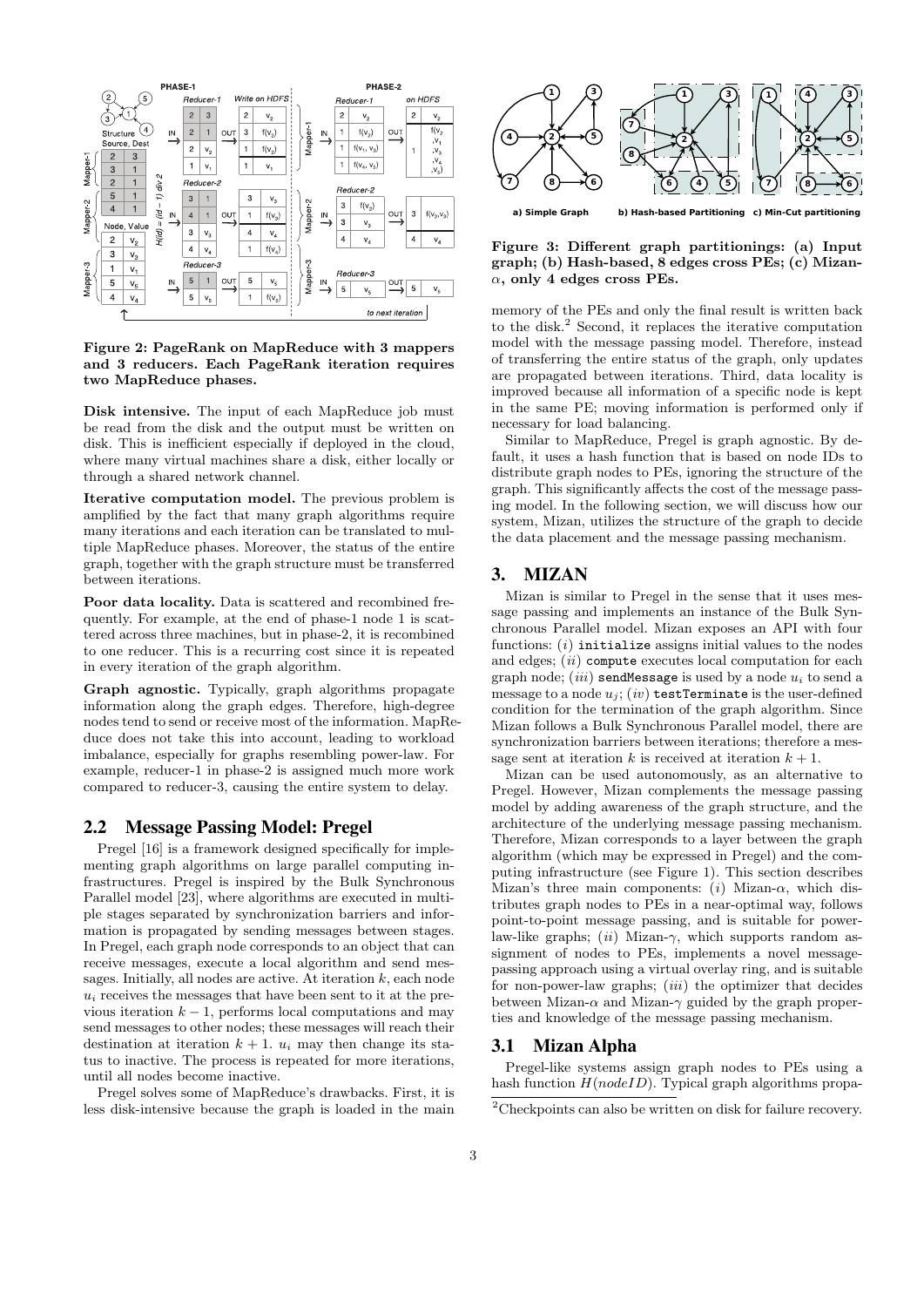

Figure 4: Node replication reduces cost. (a) Original partitioning. (b) Nodes  $u_1$  and  $u_9$  are replicated.

gate information along graph edges. Assuming roughly uniform distribution of node degrees, hash-based partitioning results in balanced workload among PEs. However, this assumption does not hold for many real graphs. Social networks, for instance, are usually power-law graphs. In such cases, hash-based partitioning results in significant communication because of many edges crossing PEs. A number of studies [3, 9, 22] have shown that communication cost is the dominant factor affecting scalability in cloud environments. This explains the performance deterioration for power-law graphs with hash-based partitioning.

## *3.1.1 Minimum-cut Partitioning*

Motivated by the problem mentioned above, Mizan- $\alpha$  employs an m-way minimum-cut algorithm to partition the graph in  $m$  subgraphs, where  $m$  is the number of PEs, such that the number of edges that cross partitions is minimized. An example is shown in Figure 3, where assuming 3 PEs, hash-based partitioning  $(H(nodeID) = |(nodeID - 1)/3|)$ results in 8 edges crossing PEs. Mizan- $\alpha$ , on the other hand, generates better partitioning with only 4 edges crossing PEs. Edges that are inside a single PE do not introduce significant message passing overhead, because messages are delivered with simple in-memory operations. Only those edges that cross PEs need to access the communication network. Therefore, by minimizing such edges, Mizan- $\alpha$  achieves significant performance improvement.

Computing the optimal minimum-cut is NP-hard, so we employ METIS [13], a heuristic multi-level graph partitioning algorithm. Intuitively, METIS groups strongly connected nodes into a single subgraph. The algorithm works in one or more stages. Each stage reduces the size of the graph by collapsing vertices and edges, partitions the smaller graph, then maps back and refines this partition of the original graph. In our system, we use the parallel version of the algorithm, called ParMETIS [12].

## *3.1.2 Node Replication*

Although the minimum-cut partitioning minimizes the number of edges that cross PEs, there still exist problematic hub nodes. Consider the partitioning in Figure  $4(a)$ , where nodes  $u_1$  and  $u_9$  are hubs. Irrespective of which partition these nodes belong to, there will be a large number of edges crossing PEs. Mizan- $\alpha$  solves this problem by replicating such nodes to multiple PEs. In Figure 4(b), node  $u_1$  is replicated to partitions  $2$  and  $3$ , whereas node  $u_9$  is replicated to partition 1. Therefore, the number of edges that cross PEs



Figure 5: Minimum-cut versus hash-based partitioning. The gain is much higher for (a), which is a power-law graph, when compared to the random graph in (b).



Figure 6: Node replication reduces significantly the number of edges that cross PEs, both for (a) powerlaw and (b) random graphs.

decreases from 10 to only 3.

If the user function (i.e., the implementation of the compute API function) is distributive (e.g., min, max, sum, PageRank, graph diameter, etc) or algebraic (e.g., average), partial computation can be done in the replicas. This maximizes the advantage of replication. On the other hand, if the function is holistic (e.g., median) the replica acts only as communication aggregator that packs all related messages to one super-message. The user sets a flag to indicate if partial computation is permitted.

Intuitively, node replication is similar to Pregel's combiners. However, for the case of distributive or algebraic functions, Pregel's combiners require the user to know the actual placement of nodes to PEs and perform the replication manually. Mizan- $\alpha$  automates this in a transparent way.

#### *3.1.3 Discussion*

The trade-off in using the minimum-cut algorithm is its high computational cost. The benefit depends on the properties of the graph. In Figure 5, we show the number of edges that cross PEs over the total number of edges for a power-law (web-Google) and a random  $(KG1)$  graph.<sup>3</sup> For web-Google, minimum-cut reduces the number of edges that cross PEs by roughly 95% compared to hash-based partitioning. For KG1, on the other hand, the gain is about 20%. In Section 5, we will show that if the graph resembles the power-law distribution, then the total cost of computing the minimum-cut and executing the user's code is lower than using hash-based partitioning

Node replication, on the other hand, is always beneficial. The computational overhead of replication is very low. At the same time, as shown in Figure 6, the benefit is up to 50%

<sup>3</sup>Refer to Section 5 for details of the experimental setup.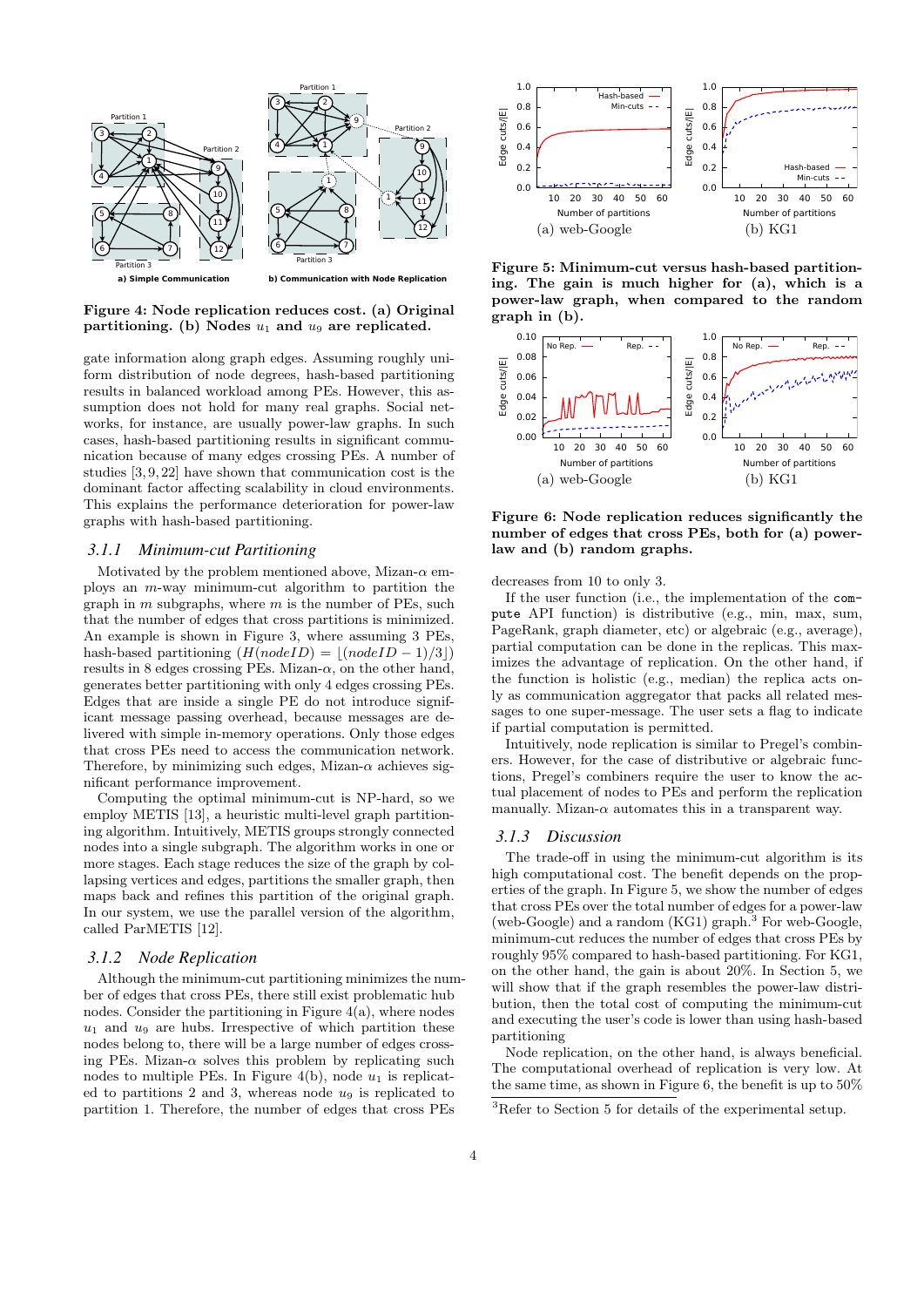

Figure 7: Two physical servers with three virtual machines in EC2. (a) Point-to-point. (b) Ring  $(PE_1 \rightarrow PE_2 \rightarrow PE_3 \rightarrow PE_1)$  communication.

for web-Google and 29% for KG1. The experiment assumes that the minimum-cut algorithm has already been applied. The "saw-teeth" shape in Figure 6(a) is due to the randomization step of the METIS heuristic, which results in variability when the number of partitions changes. Interestingly, node replication smoothes the variability.

## 3.2 Mizan Gamma

Mizan- $\alpha$  significantly decreases the execution time for powerlaw graphs. However, if the graph is not power-law, Mizan- $\alpha$ is slower than Pregel-like systems with hash-based partitioning, because of the cost of the minimum-cut algorithm. Motivated by this, we developed Mizan- $\gamma$ , a system that supports any random partitioning of the data, thus eliminating the cost of pre-processing.

## *3.2.1 Overlay Ring for Message Passing*

Observe that, if random partitioning is coupled with a typical point-to-point message passing mechanism, the communication cost will overwhelm the system [3,9,22]. To address this problem, Mizan- $\gamma$  implements a novel message passing approach, based on an overlay ring. Assume there are m processing elements,  $PE_1 \dots PE_m$ . Mizan- $\gamma$  arranges them into a virtual overlay ring  $PE_1 \rightarrow PE_2 \rightarrow \ldots \rightarrow PE_{m-1} \rightarrow$  $PE_m \rightarrow PE_1$ , such that each PE receives messages only from its predecessor and sends messages only to its successor. Each message  $M$  is inserted in the ring and travels a full round along the ring.  $M$  does not have a specific PE destination. Instead, M pass through all PEs and it is used by those PEs that include graph nodes that need M.

Consider the example of Figure 7, which depicts 3 PEs in the cloud, each corresponding to a virtual machine (VM). In cloud environments, it is common to host multiple VMs in the same physical server; in our example there are two physical servers. Assume  $PE<sub>1</sub>$  needs to send the same message  $M$  to  $PE<sub>2</sub>$  and  $PE<sub>3</sub>$ , and consider the point-to-point mechanism in Figure 7(a).  $PE_1$  sends two copies of M that travel through the same physical link and arrive at server 2. If all 3 PEs need to communicate with each other, then six messages will be sent  $(2 \text{ per PE})$ . For server 1, its *outgoing* physical link will be shared across the two messages. For server 2, two of the messages ( $PE_2 \rightarrow PE_3$  and  $PE_3 \rightarrow PE_2$ ) will be passed through local memory copies (by the underlying hypervisor) and the other two messages ( $PE_2 \rightarrow PE_1$  and  $PE_3 \rightarrow PE_1$ ) will be sent through the physical link. Now consider the ring topology  $PE_1 \rightarrow PE_2 \rightarrow PE_3 \rightarrow PE_1$  in Figure 7(b).  $PE_1$  sends M to  $PE_2$  through the physical link.  $PE<sub>2</sub>$  uses M locally and also forwards it to  $PE<sub>3</sub>$ . This too will be through memory copies. Finally,  $PE_3 \rightarrow PE_1$  will

send a message on the outgoing link of server 2. Overall, a ring mechanism pipelines messages in a predictable way, while improving the sharing of physical links across PEs.

The overlay ring reduces the cost in three ways:  $(i)$  It reduces the number of messages sent over physical links. In the worst case, a poorly constructed ring sends messages proportional to the number of PEs on a physical machine, where as a point-to-point mechanism sends  $N-1$  messages (where N is the number of PEs in the system); (*ii*) It requires only two communication threads (to predecessor and successor) per PE. Traditional point-to-point approaches require multiple threads to handle communication by multiple PEs, which results in high CPU cost, especially in large scale deployments with a lot of PEs;  $(iii)$  Since each message M travels around the entire ring, M does not need to specify the destination PE, enabling the dynamic redistribution of graph nodes to PEs without overhead of bookkeeping.

#### *3.2.2 Discussion*

The trade-off of Mizan- $\gamma$  is latency because a message  $M$  may need to traverse the entire ring before reaching its destination. If many PEs need  $M$ , as is the case for nonpower-law graphs, then the total cost saving is more than the cost introduced by the increased latency. If, however, few PEs need M (e.g., power-law graphs), then Mizan- $\gamma$  is not appropriate because latency dominates the cost.

The available hardware infrastructure also affects the performance of Mizan-γ. In cloud environments, Mizan-γ reduces the number of required messages on the underlying network fabric. In other architectures the potential benefit can be much higher. For example, if there is hardware support for efficient multicast or broadcast operations, Mizan- $\gamma$ can use them to further reduce the communication cost. As another example, we deployed Mizan-γ on an IBM Blue Gene/P supercomputer, which has 3-dimensional torus network topology. A link in Mizan's virtual ring corresponds to an individual physical link in Blue Gene/P, therefore network congestion is minimized. Although this is an exotic architecture, mainstream systems nowadays have similar capabilities. For instance, in the market there are affordable network cards (e.g., Infiniband) that support remote direct memory access (RDMA) and can be used to implement efficiently the ring topology.

#### 3.3 Mizan Optimizer

From the previous discussion it is clear that Mizan- $\alpha$  is more suitable for graphs that are roughly power-law, whereas Mizan- $\gamma$  is more appropriate for other graph types. Therefore, it is important to distinguish whether the input graph is power-law.

A random sample  $x$  that follows the power-law has probability distribution  $p(x) \propto x^{-\alpha}, \forall x \geq x_{min}$ , where  $\alpha$  and  $x_{min}$ are constants. To decide if an input graph follows power-law distribution,  $\alpha$  and  $x_{min}$  are estimated for the edge degree distribution and tested against the theoretical behavior of a power-law distribution with similar  $\alpha$  and  $x_{min}$  values. This problem is known as empirical data fitting, and generates a p-value to represent the fitting goodness of the empirical data on the theoretical distribution.

We developed an optimizer to select between Mizan- $\alpha$  and Mizan- $\gamma$  by following the work of Clauset et al. [6] for powerlaw empirical data fitting. The optimizer works as follows. First, it reads a random sample of the graph nodes. Then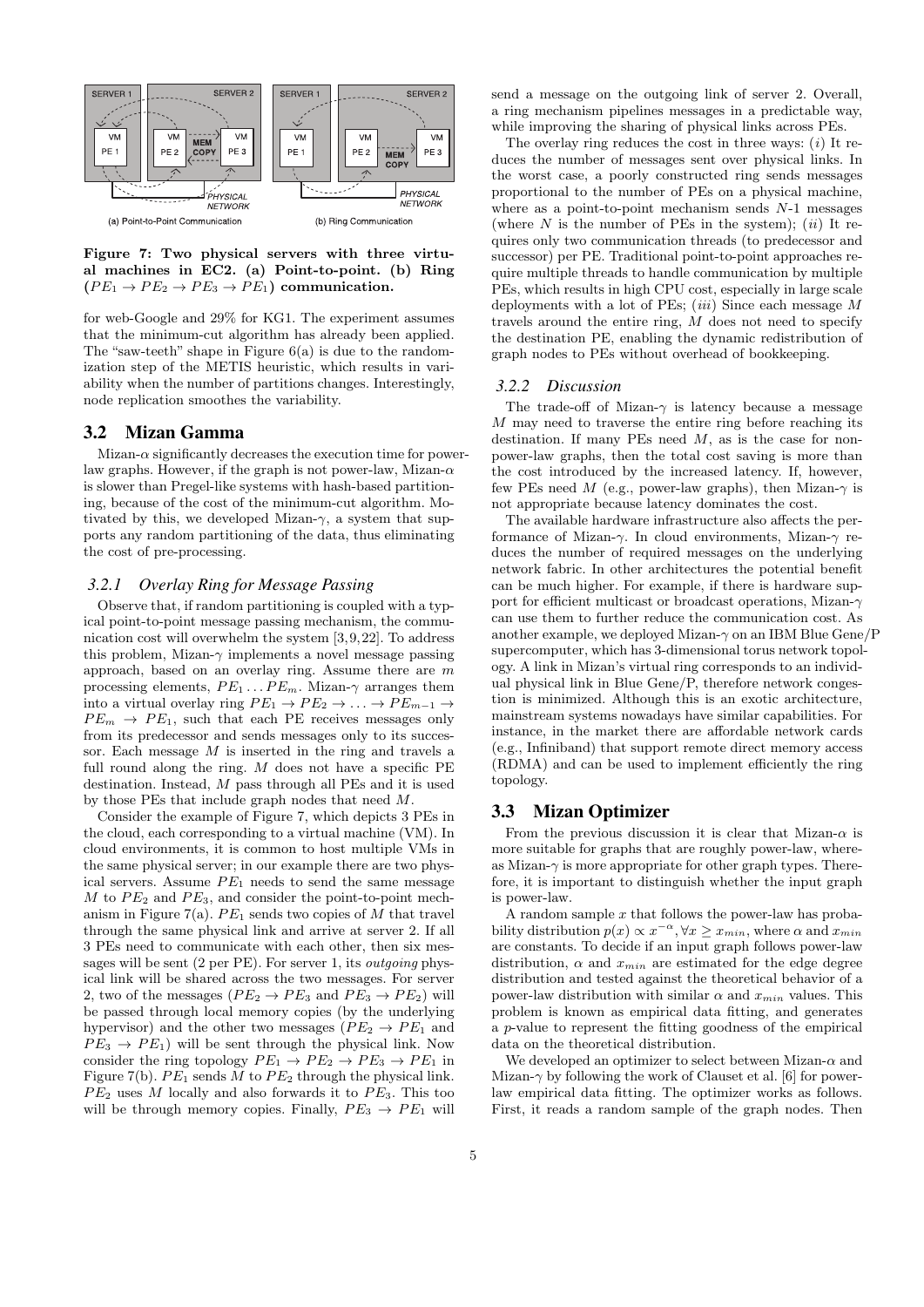```
1 Node initialize (node graphNode)
2 Assign Random Bitmask to node
3
\frac{1}{4} Map compute (List inputEdge, Map curData)
5 Map newData
6 for (all edges in inputEdge)
      Apply bitwise-or and save result in newData
     r e t urn new Data;
9
10 void sendMessage (List inputEdge , Map oldData)
11 send bitmask to all neighbours
12
13 boolean testTerminate (Map curData, Map newData)
14 if ( curData != newData) then return false
```
15 else return true;

#### Listing 1: Diameter Estimation in Mizan

it calculates the edge degree (i.e.,  $inDegree + outDegree)$ ) distribution for the input sample and represents it as a set of probabilities. The probability for each distinct edge degree distribution is calculated by the number of its occurrences in the sample data over the total count of the sampled data:  $|degree_i|/|x_{samples}|$ . After that,  $x_{min}$  is estimated by solving the optimization problem of maximizing:

$$
D_x = \max_{x \ge x_{\min}} |S(x) - P(x)|,\tag{1}
$$

where  $D_x$  is the distance between the input data  $S(x)$  and the theoretical power-law model  $P(x)$ . This is known as Kolmogorov-Smirnov statistic [21]. For each estimated  $x_{min}$ ,  $P(x)$  is generated by estimating the parameter  $\alpha$  using maximum likelihood estimation [2] such that:

$$
\alpha = 1 + \frac{n}{\sum_{i=1}^{n} \ln \frac{x_i}{x_{min}}}.
$$
\n(2)

The final step is using the best estimated  $x_{min}$  to quantify the fitting goodness, represented as p-value, to the theoretical power-law distribution. This is done by generating a fairly large number of synthetic random power-law samples  $y_m$  that follow the estimated  $x_{min}$  and  $\alpha$ , and measure their distances  $D_{y_m} = |S(y_m) - P(y_m)|$ . The *p*-value is calculated as the fraction of times that  $D_{y_i}$  is greater than  $D_x$ . If the resulted  $p$ -value is lower than  $10\%$  or unreasonably too high (above  $90\%$ ),<sup>4</sup> the sampled graph is ruled out of having power-law distribution.

## 4. CASE STUDIES

Recall from Section 3 that Mizan's API exposes four functions: initialize, compute, sendMessage and testTerminate. Mizan is a generic framework and can support any graph algorithm that can be expressed in the message passing model, from simple shortest paths to complex graph mining. In the following, we will present two examples that demonstrate the use of Mizan's API to implement two popular graph algorithms: diameter estimation and PageRank.

Diameter Estimation. The algorithm finds the longest shortest path between any two nodes in a graph. We implemented the algorithm by Palmer et al. [20] that computes an estimation of the true diameter using bitmasks to implement probabilistic counting. Let  $G = (N, E)$  be the graph, where  $N$  and  $E$  are the sets on nodes and edges, respectively. The algorithm starts by randomly generating  $k$  bitmasks for

```
1 Node i n i t i a l i z e ( node graphNode )
2 assign 1/totalNodes to node value
3 assing 1/totalNodeOutdegree to edge.weight
4
5 Map compute (List inputEdge, Map curData)
     Map newData
     for (all edges in inputEdge)
        Apply src value += inputEdge value and store 0
        0 in newData9 return newData:
10
11 void sendMessage (List inputEdge, Map oldData)
12 send oldData * inputEdge weight to all 0
       0 n e i ghbours
13
14 boolean testTerminate (Map curData, Map newData)
15 Apply random factor on newData<br>16 if ((\text{curl} \text{Data} - \text{newData}) > \text{error})16 if ((curData – newData) > error) return false<br>17 else return true;
```
#### Listing 2: Pseudocode for PageRank in Mizan

else return true;

each node  $u \in N$ . At each iteration, each pair of nodes u and v connected by an edge  $e = (u, v)$  exchange their bitmasks b and apply a bitwise-or operator, such that:

 $b_u^1 = b_u^0 (bitwiseOR) \{b_v^0 | e = (u, v) \in E\}.$ 

The algorithm terminates if during iteration  $d$  no bitmask changes. The complexity is  $\mathcal{O}(d(|E|+|N|))$  and the estimated diameter is d. The pseudocode is shown in Listing 1.

PageRank. We implement PageRank [19] using the power iterative method. The algorithm uses matrix-vector multiplications, which calculate the eigenvalues of the graph's adjacency matrix at each iteration. Formally, each iteration calculates:

$$
v^{(k+1)} = cA^t v^k + (1 - c)/|N|,
$$

where  $v^k$  is the eigenvector of iteration k, c is the damping factor used for normalization, and A is a row normalized adjacency matrix. The algorithm terminates when the PageRank values of all nodes change by less that error during an iteration. The pseudocode is shown in Listing 2.

## 5. EXPERIMENTAL EVALUATION

We implemented a version of Mizan for Linux clusters and cloud environments; Mizan- $\alpha$  is implemented in Java and Mizan- $\gamma$  in C++. We also ported Mizan- $\gamma$  to supercomputer environments that support MPI. We compared Mizan against PEGASUS<sup>5</sup>, which is implemented in Java on top of Hadoop. We also implemented a striped-down Pregel-like system that excludes dynamic load balancing and advanced features such as topology mutation.

We run our experiments on Amazon's EC2 Cloud using up to 256 large EC2 instances.<sup>6</sup> We also used an IBM Blue Gene/P supercomputer with 16,384 PowerPC-450 CPUs, each with 4 cores at 850MHz and 4GB RAM; we accessed up to 1,024 CPUs concurrently. We downloaded real datasets from the Stanford Network Analysis Project.<sup>7</sup> We also generated synthetic datasets using the Kronecker [14] generator that models the structure of real life networks. Our datasets contain both power-law and non-power-law graphs. The details are shown in Table 1.

<sup>4</sup>Very high p-value can be indicative that the graph follows another distribution that exhibits similar characteristics to power-law distributions.

 $5$ http://www.cs.cmu.edu/~pegasus

<sup>6</sup>Type: Large; CPU: 4CU, Memory: 7.5GB; Network: Gigabit Ethernet; Storage: EBS; OS: 64-bit Red Hat Linux 7 http://snap.stanford.edu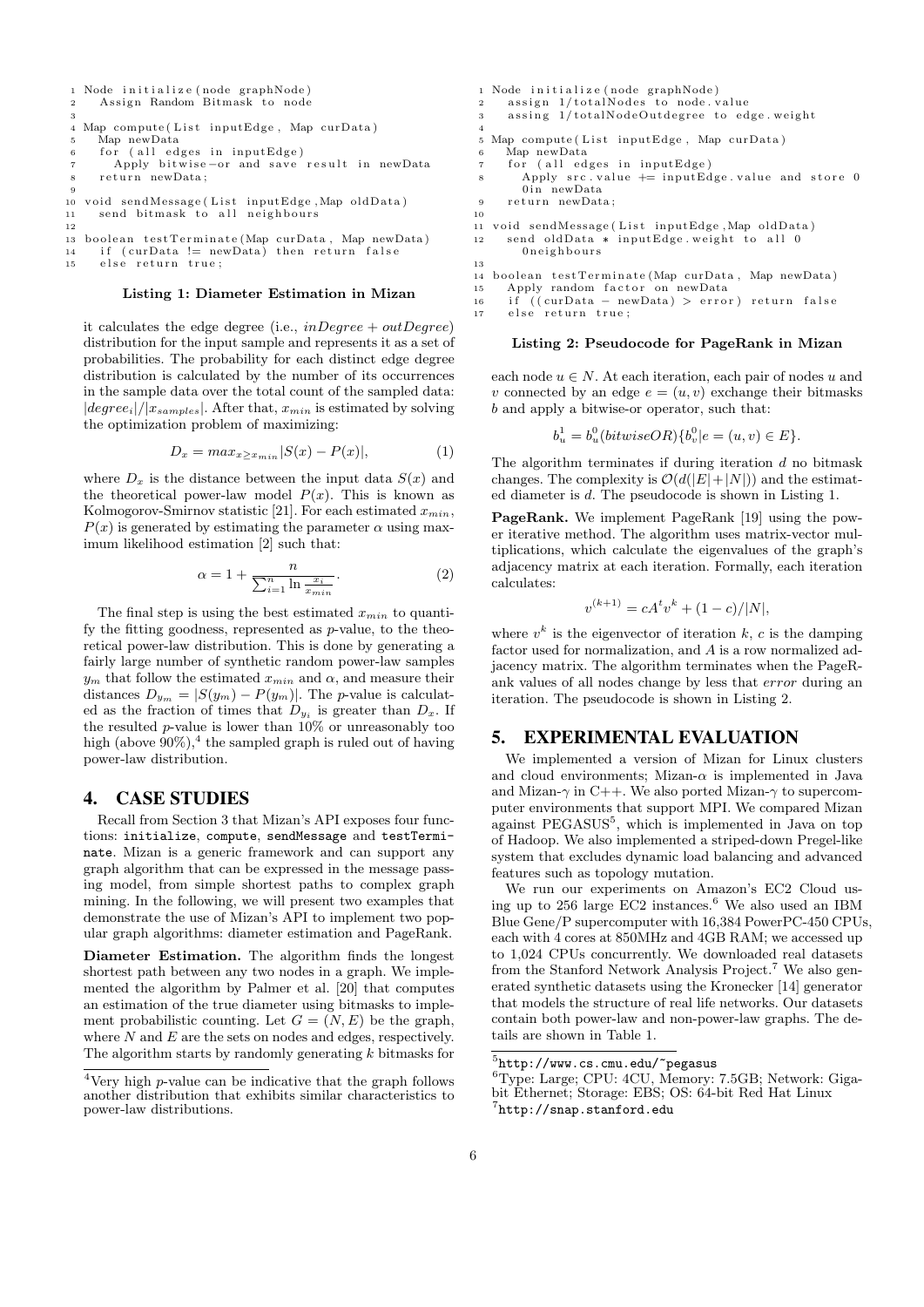| G(N,E)               | N          | $\left  \mathrm{E} \right $ | $p$ -val | Opt        |
|----------------------|------------|-----------------------------|----------|------------|
| $\overline{\rm KG1}$ | 1,048,576  | 5,360,368                   | $2\%$    | $\gamma$   |
| KG2m1                | 2,097,152  | 2,097,152                   | 58.4%    | $\alpha$   |
| KG2m2                | 2,097,152  | 2,866,928                   | $28\%$   | $\alpha$   |
| KG2m3                | 2,097,152  | 3,901,320                   | $19\%$   | $\alpha$   |
| KG2m4                | 2,097,152  | 5,285,328                   | $6.7\%$  | $\gamma$   |
| KG2m5                | 2,097,152  | 11,632,000                  | $0\%$    | $\gamma$   |
| KG2m6                | 2,097,152  | 29,960,082                  | $0\%$    | $\gamma$   |
| KG2m7                | 2,097,152  | 74,082,437                  | $0\%$    | $\gamma$   |
| KG16me1              | 1,048,576  | 17,161,558                  | $0\%$    | $\gamma$   |
| KG16me2              | 2,097,152  | 17,233,107                  | $0\%$    | $\gamma$   |
| KG16me3              | 4,194,304  | 17,112,694                  | $0.3\%$  | $\gamma$   |
| KG16me4              | 8,388,608  | 17,119,151                  | $7.1\%$  | $\gamma$   |
| KG16me5              | 16,777,216 | 17,184,533                  | $7.2\%$  | $(\gamma)$ |
| cit-Patents          | 3,774,768  | 16,518,948                  | $21.6\%$ | $\alpha$   |
| LiveJournal          | 4,847,571  | 68,993,773                  | $0\%$    | $\gamma$   |
| twitter tweets       | 1,370,080  | 2,714,598                   | $34.3\%$ | $\alpha$   |
| web-Google           | 875,713    | 5,105,039                   | 17.7%    | $\alpha$   |
| wiki-Talk            | 2,394,385  | 5,021,410                   | 95.7%    | $(\gamma)$ |

Table 1: Datasets. N, E denote nodes and edges, respectively. Graphs with prefix KG are synthetic. p-val is calculated by the optimizer and Opt is the optimizer's decision; parentheses denote wrong decision.

## 5.1 Experiments on Amazon EC2

The first set of experiments were run on 8 large Amazon EC2 instances. We execute the diameter estimation algorithm on all graphs in Table 1. Due to space considerations, we only report the most representative cases.

Non-power-law graphs. Figure  $8(a)$  shows the total execution time for several non-power-law graphs. As expected, Mizan- $\gamma$  is much faster than both Mizan- $\alpha$  and the Pregellike system. Interestingly Mizan- $\alpha$  is in some cases slower than Pregel-like. This is due to the overhead of the minimumcut partitioning and the fact that, for non-power-law graphs, the quality of the partitioning is low. Notice that Pregel-like is extremely slow for the LiveJournal input. This graph is problematic because it creates a very imbalanced hash partitioning; therefore, one machine is overloaded and slows down the entire system. Recall that, in contrast to Google's implementation, our Pregel-like system does not include dynamic load balancing. We believe that, with Google's implementation, Pregel will perform much better on this input. We also run experiments with PEGASUS, but the results are excluded because they were from 15% to 50% worse than both Mizan versions. Figure 8(b) shows the amount of data transferred among PEs. This includes the aggregate traffic flowing in all VMs.<sup>8</sup> Mizan- $\gamma$  always transfers much more data than the other systems. However, due to the ring topology, the communication is pipelined (see Section 3.2) so the execution time remains low.

Power-law graphs. Figure 9(a) shows the total execution time for several power-law graphs. Similarly, PEGASUS was 2 to 17 times slower than any of the other system, so its results are excluded. As expected, Mizan- $\alpha$  is better in most of the cases. The exception is the wikiTalk, where Pregellike is better than both Mizan versions. This graph is almost



Figure 8: Non-power-law graphs, using 8 EC2 instances



Figure 9: Power-law graphs, using 8 EC2 instances

power-law;<sup>9</sup> thus, it is not suitable for Mizan- $\gamma$ . At the same time, the expensive partitioning of Mizan- $\alpha$  does not pay-off. Therefore, the best approach is to use point-to-point message passing without minimum-cut partitioning. However, the current version of Mizan's optimizer does not have this option. We are currently working on an improved optimizer to tackle such cases. In Figure 9(b), we focus on Mizan- $\alpha$ and show separately the amount of time required for the minimum-cut partitioning and the actual time to run the user's code. It is clear that computing the minimum-cut is expensive. If the partitioning is available from a previous step (e.g., when running multiple graph mining algorithms on the same graph), then the benefit of Mizan- $\alpha$  is greater.

Mizan optimizer. Recall from Section 3.3 that the optimizer calculates the p-value for the input graph. If the pvalue is between 10% and 90%, then the optimizer chooses Mizan- $\alpha$ , else it chooses Mizan- $\gamma$ . The range has been suggested in the bibliography after empirical evaluation. The pvalues and the corresponding decisions of the optimizer for all our graphs are shown in Table 1. We run both versions of Mizan with all inputs and confirmed that the optimizer was correct for all but two graphs (enclosed in parentheses in the table): (i) KG16me5 has p-value less than  $10\%$ , so it was processed by Mizan- $\gamma$ , but in reality it is close to powerlaw;  $(ii)$  wikiTalk is a special case that does not belong in either category. As discussed earlier, our optimizer cannot handle such cases.

Variable number of edges. In this experiment, we fix the number of graph nodes to 2M and vary the number of edges. We used graphs  $KG2m{1,5,6,7}$ . Based on their pvalues (Table 1), the first one is power-law, whereas the rest are not. Recall that we are using diameter estimation as the user's code. Because the graphs are different, the estimat-

<sup>8</sup>We cannot differentiate between traffic flowing through the underlying physical network and those between VMs on the same physical host.

 $9$ The graph fails the power-law test described in Section 3.3, where its  $p$ -value is 95% (higher than the 90% maximum acceptance threshold).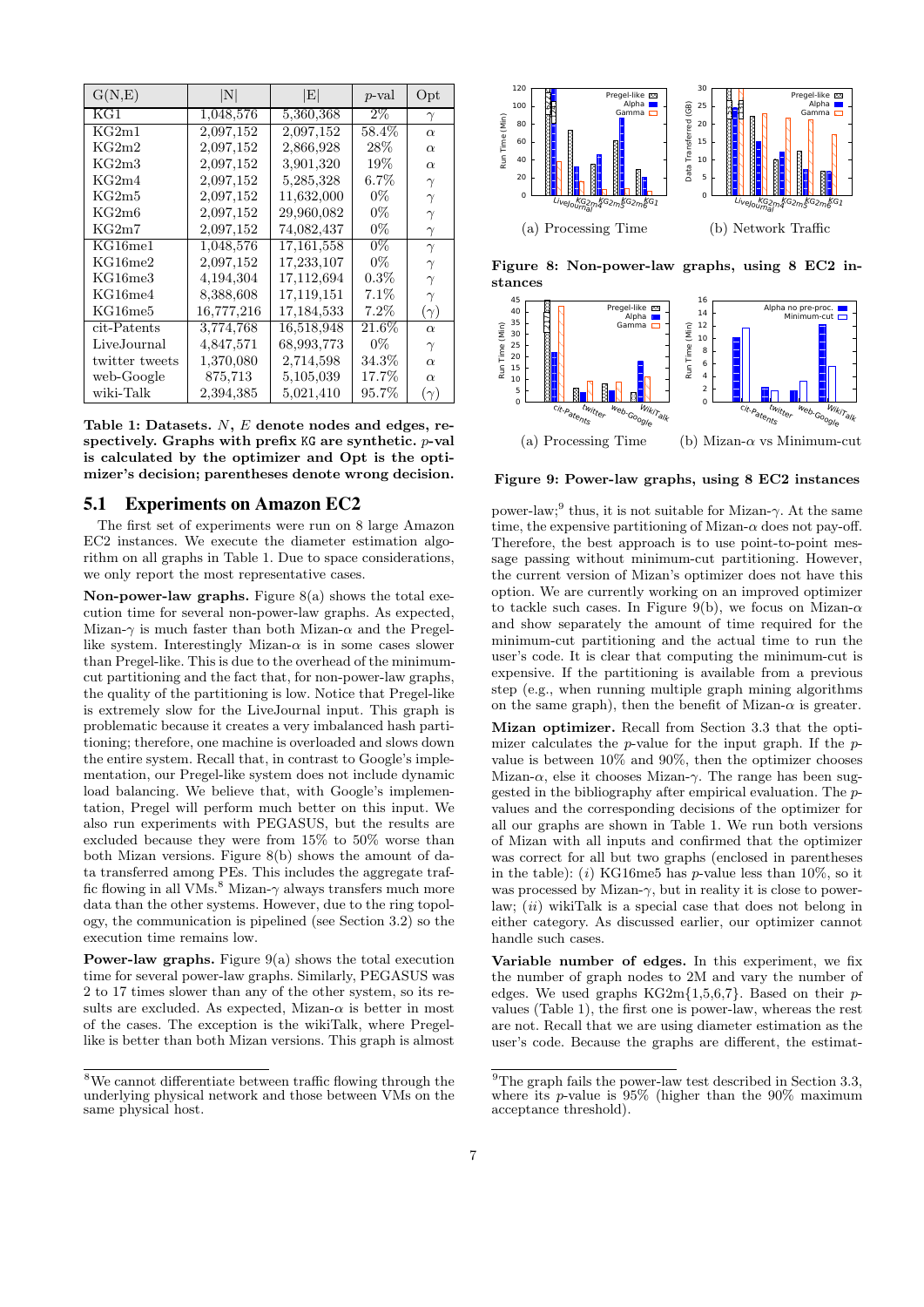

Figure 10: Graphs  $KG2m{1,5,6,7}$ .  $N=2M.8$  EC2 instances. Results are average per iteration.



Figure 11: Graphs KG16me{1,2,3,4,5}. |E|=17M. 8 EC2 instances. Results are average per iteration.

ed diameter and consequently the number of iterations will defer. For fair comparisons, we report the average time per iteration. The results are shown in Figure 10(a). Mizan- $\gamma$  is fairly unaffected by the number of edges, whereas the execution times for the other two methods increase linearly. Interestingly, Mizan- $\alpha$  is slower than Pregel-like. To explain this, Figure 10(b) shows the amount of transferred data, which is roughly the same for Mizan- $\alpha$  and Pregel-like. This means that the minimum-cut partitioning did not provide any benefit, but Mizan- $\alpha$  had to pay the extra cost for the partitioning.

Variable number of nodes. We perform a similar experiment, but this time we fix the number of edges to 17M and vary the number of nodes. We used graphs KG16me{1,2,3,4,5} and report the average time per iteration. The results are shown in Figure 11. According to their  $p$ -values (Table 1), the smaller graphs are non-power-law, but as the number of nodes increases, the distribution becomes more power-lawlike. This explains the fact that Mizan- $\alpha$  becomes faster with increasing number of nodes. For the same reason, Mizan- $\gamma$ becomes slower when the number of nodes increases.

## 5.2 Scalability in the Cloud (Speed-up)

In the next experiment, we test the strong scalability (also known as speed-up) of Mizan on the cloud. We employ 2 to 16 instances of Amazon's EC2 and use the citPatents graph. Based on its p-value, the graph is power-law; therefore, Mizan- $\alpha$  is invoked. We test two different user algorithms: diameter estimation and PageRank. A significant difference between these algorithms is the amount of data they must process. In our implementation, each node in the diameter estimation algorithm is assigned 32 times more data compared to a PageRank node. The results are shown in Figure 12. As expected, diameter estimation benefits more when more processors are available. There is, however, one more aspect. The minimum-cut partitioning considers the



Figure 12: Strong scalability; 1 to 16 EC2 instances; citPatents graph; Mizan- $\alpha$  running diameter estimation and PageRank.



Figure 13: Strong scalability; 2 to 256 compute nodes in BG/P; Mizan- $\gamma$  running diameter estimation.

graph as undirected, but in reality, the graph is directed. Moreover, the diameter estimation algorithm sends messages to the opposite direction of PageRank's messages. Therefore, the same partitioning results in a different number of messages crossing PEs, which explains why diameter estimation is faster than PageRank even though messages are 32 times larger.

## 5.3 Large-scale Supercomputer Runs

In the final set of experiments, we demonstrate the performance difference when using two different computing infrastructures. We compare the Amazon's EC2 cloud infrastructure against an IBM Blue Gene/P (BG/P) supercomputer. BG/P is built around a very fast 3-dimensional network. When compared to a traditional x86 cluster, the architecture of BG/P favors using a larger number of slower compute nodes (PowerPC at 850MHz) that can take advantage of its high bisectional bandwidth. We used a synthetic (KG2m5) and a real (LiveJournal) graph. Based on their pvalues, both are not power-law, so Mizan- $\gamma$  is invoked. The results are shown in Figure 13. When the number of processing elements (PEs) is small, the EC2 environment is faster because the CPUs are roughly 3 times faster. However, when the number of PEs increases the physical links become the bottleneck in EC2, both in terms of bandwidth and latency, leading to slower execution. The BG/P, on the other hand, has a more efficient network, so performance is improved when the number of PEs increase. After roughly 200 PEs, BG/P becomes faster than EC2. We did not have access to more than 256 PEs in EC2, but in BG/P we managed to scale up to 1,024 PEs. Note that although a supercomputer is out of reach for most people, we believe that similar results can be achieved with affordable modern network cards that support remote direct memory access (RDMA).